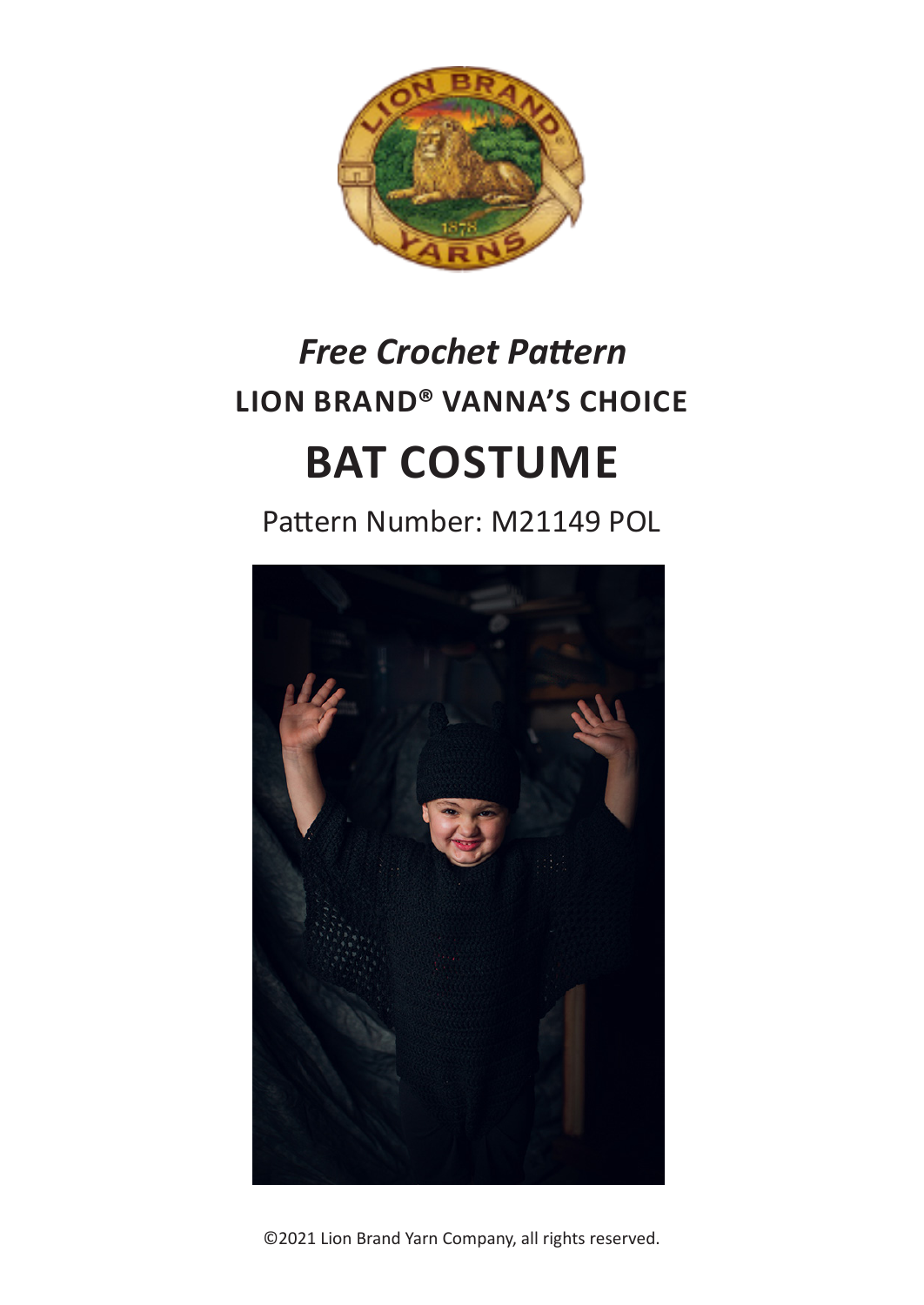# **SKILL LEVEL –** INTERMEDIATE

## **APPROXIMATE CRAFTING TIME:** VARIES

# **SIZES**

One size to fit about 4-5 years **Finished Chest** About 28 in. (71 cm) **Finished Length** About 20 in. (51 cm)

## **SUPPLIES & TOOLS**

- LION BRAND® VANNA'S CHOICE® (Art. #860) #153 Black 4 balls
- LION BRAND® crochet hook I-9 (5.5 mm)
- LION BRAND® stitch markers
- LION BRAND® large-eyed blunt needle



## **GAUGE**

13 dc + 8 rnds = about 4 in. (10 cm). BE SURE TO CHECK YOUR GAUGE.

## **DIRECTIONS**

**beg-dc2tog** Ch 2, sk st at base of ch-2, dc in next st.

**beg-dc3tog** Ch 2, sk st at base of ch-2, dc2tog.

**dc2tog (dc 2 sts together)** (Yarn over, insert hook in next st and draw up a loop, yarn over and draw through 2 loops) twice, yarn over and draw through all 3 loops on hook – 1 st decreased.

**dc3tog (dc 3 sts together)** (Yarn over, insert hook in next st and draw up a loop, yarn over, draw through 2 loops) 3 times, yarn over and draw through all 4 loops on hook – 2 sts decreased.

## **NOTES**

- 1. Costume is made in 6 pieces: Body, 2 Wings, Hat, and 2 Ears.
- 2. Body is worked in joined rnds from the neck downwards. Piece is divided at underarms then worked down to lower edge. Lower front and back are worked back and forth in rows.
- 3. Sleeves are worked in joined rnds directly into armholes.
- 4. Wings are worked separately and sewn to Body and Sleeves.
- 5. Hat and Ears are working separately.

For thousands of free patterns, visit our website www.LionBrand.com

To order visit our website www.lionbrand.com or call: (800) 258-YARN (9276) any time!

Copyright ©1998-2021 Lion Brand Yarn Company, all rights reserved. No pattern or other material may be reproduced -- mechanically, electronically, or by any other means, including photocopying - without written permission of Lion Brand Yarn Company.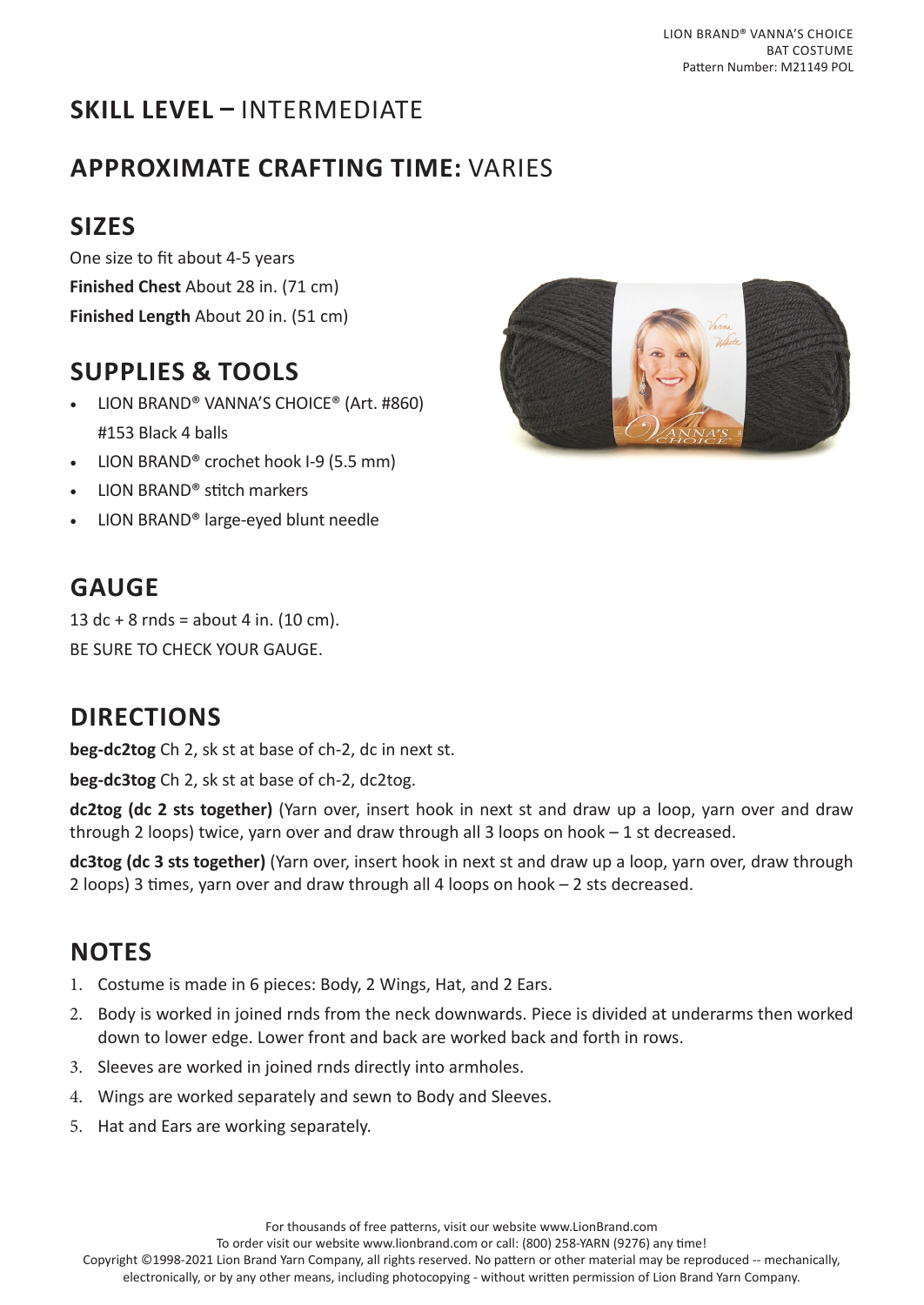# **BODY**

Leaving a long beg tail for sewing, ch 68.

**Rnd 1:** Dc in 4th ch from hook (3 skipped ch count as dc) and in each ch across; join with sl st in top of beg ch-3 – you will have 66 dc in this rnd.

Use long beg tail to sew ends of Rnd 1 to make a ring. Body will now be worked in rnds.

**Rnd 2 (Increase Rnd):** Ch 3 (counts as dc), turn, dc in first 11 sts, 2 dc in next sp between sts and place a marker in sp between 2 dc just made, dc in next 9 sts, 2 dc in next sp between sts and place a marker in sp between 2 dc just made, dc in next 24 sts, 2 dc in next sp between sts and place a marker in sp between 2 dc just made, dc in next 9 sts, 2 dc in next sp between sts and place a marker in sp between 2 dc just made, dc in last 12 sts; join with sl st in top of beg  $ch-3 - 74$  dc.

**Rnds 3-11:** Ch 3 (counts as dc), turn, \* dc in each st to next marked sp, 2 dc in marked sp and move marker to sp between 2 dc just made; rep from \* 3 more times, dc in each st around; join with sl st in top of beg ch-3 – 146 dc in Rnd 11.

#### *Divide for Armholes:*

**Rnd 1:** Ch 3 (counts as dc), turn, dc in each st to next marker, remove marker and sk all sts to next marker, dc in first st following marker and remove marker, dc in each st to next marker, remove marker and sk all sts to next marker, dc in first st following marker and remove marker, dc in each st around; join with sl st in top of beg  $ch-3 - 88$  dc for body.

#### *Lower Body:*

**Next Rnd:** Ch 3 (counts as dc), turn, dc in each st around; join with sl st in top of beg ch-3.

Rep last rnd until piece measures about 16 in. (40.5 cm) from beg.

Fasten off.

#### *Lower Front:*

Turn work, sk next 28 sts, join yarn with sl st in next st.

**Row 1:** Beg in same st as joining sl st, beg-dc3tog, dc in next 26 sts, dc3tog; leave rem sts unworked – 28 dc.

**Row 2:** Turn, beg-dc2tog, dc in next 24 sts, dc2tog – 26 dc.

**Row 3:** Turn, beg-dc3tog, dc in next 20 sts, dc3tog – 22 dc.

**Rows 4-8:** Turn, beg-dc2tog, dc in each st to last 2 sts, dc2tog – 12 dc in Row 8.

Fasten off.

#### *Lower Back:*

Sk next 12 unworked sts following Row 1 of lower front, join yarn with sl st in next st and work lower back same as lower front.

#### *Sleeves:*

Join yarn with sl st in underarm of one armhole.

**Rnd 1:** Ch 3 (counts as dc), dc in each st all the way around armhole, working 3 dc in sp at underarm; join with sl st in top of beg  $ch-3 - 32$  dc.

For thousands of free patterns, visit our website www.LionBrand.com

To order visit our website www.lionbrand.com or call: (800) 258-YARN (9276) any time!

Copyright ©1998-2021 Lion Brand Yarn Company, all rights reserved. No pattern or other material may be reproduced -- mechanically, electronically, or by any other means, including photocopying - without written permission of Lion Brand Yarn Company.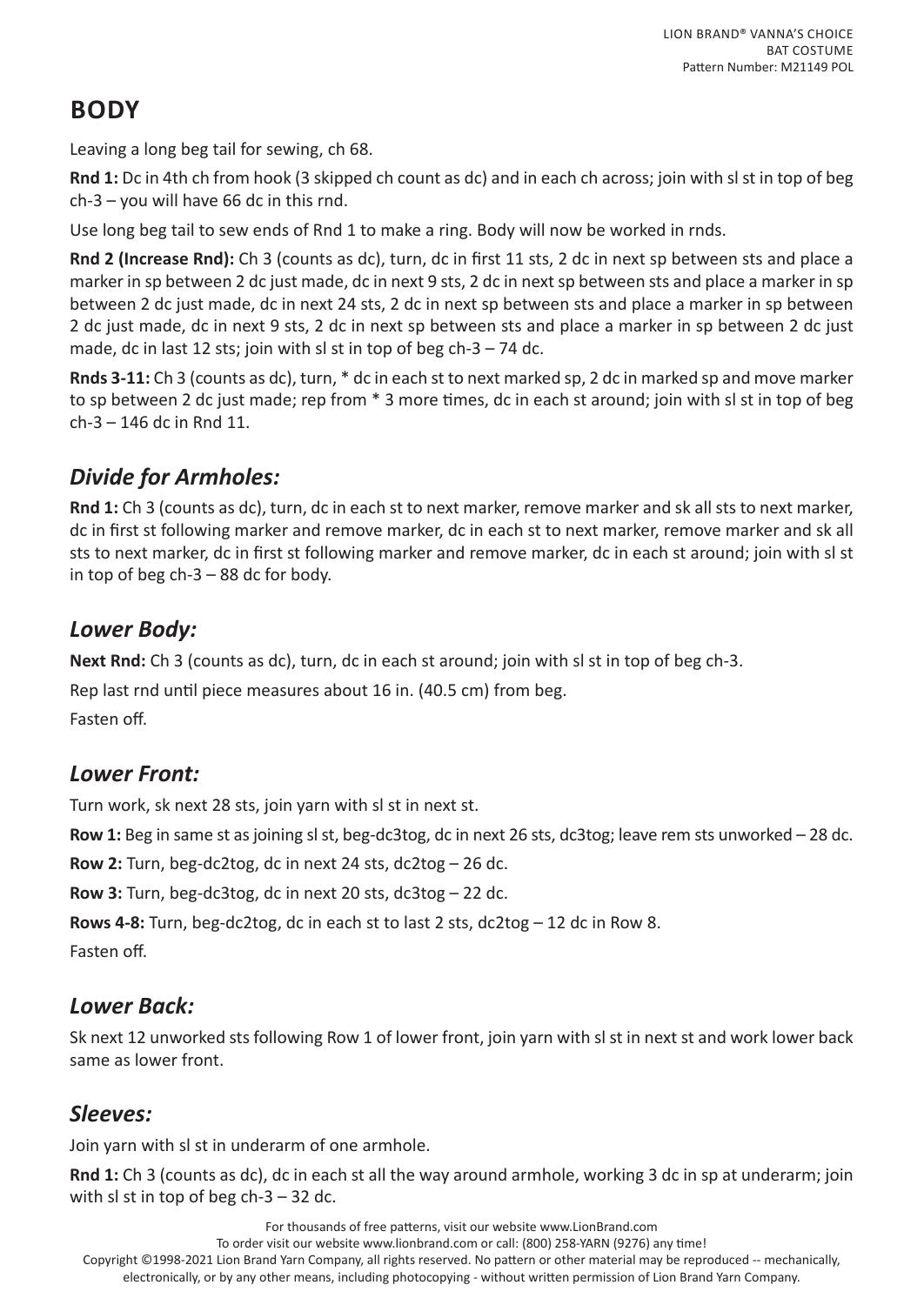**Rnd 2:** Ch 3 (counts as dc), turn, dc in each st around; join with sl st in top of beg ch-3.

Rep Rnd 2 until sleeve measures about 8 in. (20.5 cm).

Fasten off.

Rep to make second sleeve.

#### **WINGS: (make 2)**

Ch 4; join with sl st in first ch to form a ring.

**Row 1:** Ch 1, sc in ring, (ch 3, sc in ring) 3 times; do not join, work back and forth in rows – 4 sc and 3 ch-3 sps.

**Row 2:** Ch 1, turn, (sc, ch 3, sc) in first ch-3 sp, ch 3, sc in next ch-3 sp, ch 3, (sc, ch 3, sc) in last ch-3 sp – 5 sc and 4 ch-3 sps.

**Rows 3-16:** Ch 1, turn, (sc, ch 3, sc) in first ch-3 sp, \* ch 3, sc in next ch-3 sp; rep from \* to last ch-3 sp, ch 3, (sc, ch 3, sc) in last ch-3  $sp - 19$  sc and 18 ch-3 sps in Row 16.

Fasten off.

## **HAT**

Ch 4, join with sl st in first ch to form a ring.

**Rnd 1:** Ch 3 (counts as dc), 9 dc in ring; join with sl st in top of beg ch-3 – 10 dc.

**Rnd 2:** Ch 3 (counts as dc), turn, dc in same st as joining sl st, 2 dc in each st around; join with sl st in top of beg  $ch-3 - 20$  dc.

**Rnd 3:** Ch 3 (counts as dc), turn, 2 dc in next st, \* dc in next st, 2 dc in next st; rep from \* around; join with sl st in top of beg  $ch-3 - 30$  dc.

**Rnd 4:** Ch 3 (counts as dc), turn, dc in next st, 2 dc in next st, \* dc in next 2 sts, 2 dc in next st; rep from \* around; join with sl st in top of beg  $ch-3 - 40$  dc.

**Rnd 5:** Ch 3 (counts as dc), turn, dc in next 2 sts, 2 dc in next st, \* dc in next 3 sts, 2 dc in next st; rep from  $*$  around; join with sl st in top of beg ch-3 – 50 dc.

**Rnd 6:** Ch 3 (counts as dc), turn, dc in next 8 sts, 2 dc in next st, \* dc in next 9 sts, 2 dc in next st; rep from  $*$  around; join with sl st in top of beg ch-3 – 55 dc.

**Rnd 7:** Ch 3 (counts as dc), turn, dc in next 9 sts, 2 dc in next st, \* dc in next 10 sts, 2 dc in next st; rep from  $*$  around; join with sl st in top of beg ch-3 – 60 dc.

**Rnds 8-13:** Ch 3 (counts as dc), turn, dc in each st around; join with sl st in top of beg ch-3.

Fasten off.

#### **EARS: (make 2)**

Ch 4.

**Rnd 1:** Work 5 dc in 4th ch from hook (3 skipped ch count as dc); join with sl st in top of beg ch – 6 dc.

**Rnd 2:** Ch 3 (counts as dc), turn, dc in next st, 2 dc in next st, dc in next 2 sts, 2 dc in last st; join with sl st in top of beg  $ch-3-8$  dc.

**Rnd 3:** Ch 3 (counts as dc), turn, dc in next 2 sts, 2 dc in next st, dc in next 3 sts, 2 dc in last st; join with sl st in top of beg  $ch-3-10$  dc.

For thousands of free patterns, visit our website www.LionBrand.com

To order visit our website www.lionbrand.com or call: (800) 258-YARN (9276) any time!

Copyright ©1998-2021 Lion Brand Yarn Company, all rights reserved. No pattern or other material may be reproduced -- mechanically, electronically, or by any other means, including photocopying - without written permission of Lion Brand Yarn Company.